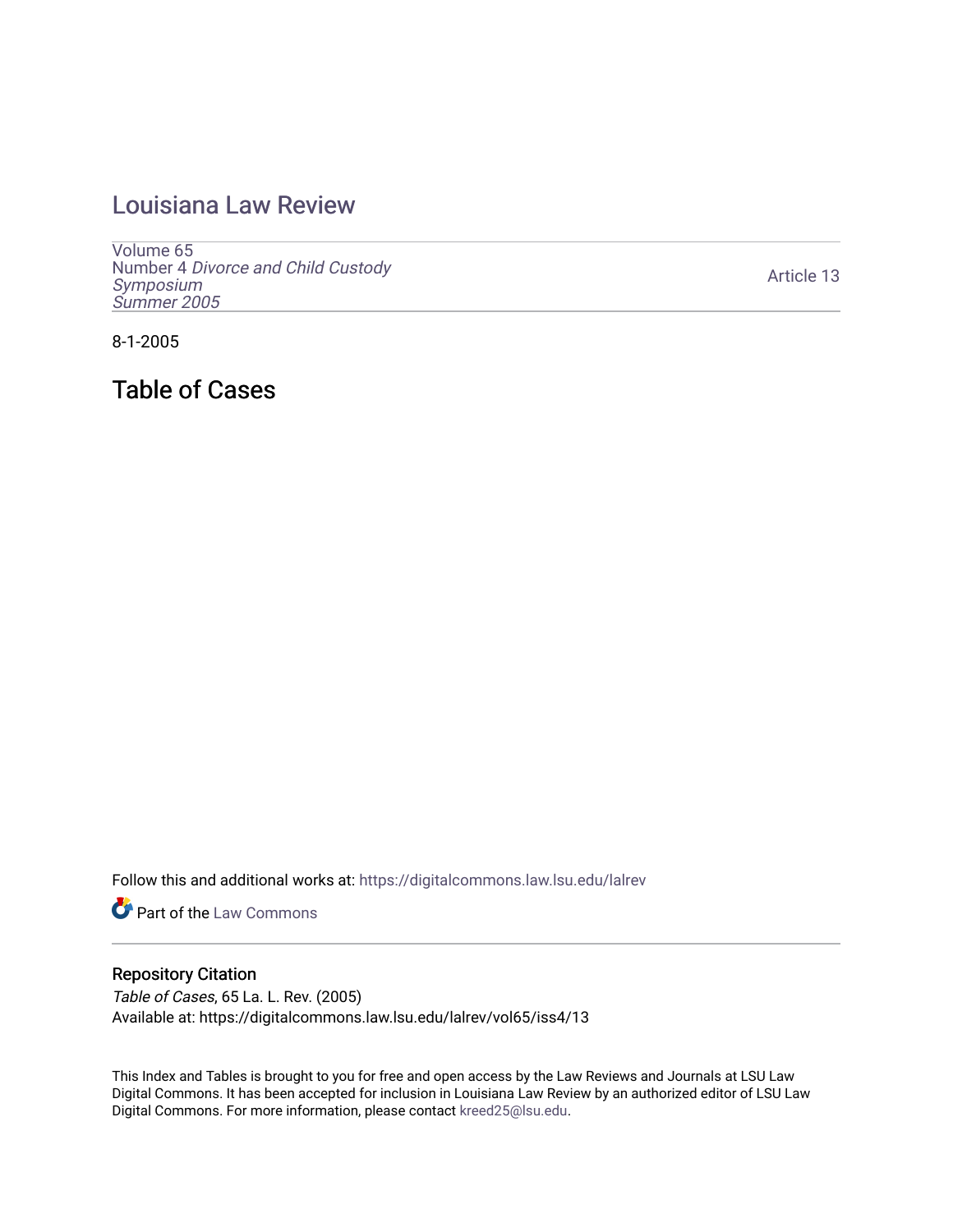## **TABLE OF CASES iolume 65**

330 West Hubbard Restaurant **Corp.** v. United States, Vol. 65, pp. 1269, 1273-1274 Acadian Heritage Realty, Inc. v. City of Lafayette, Vol. 65, pp. 1050-1051, **1053**  Adland v. Russ, Vol. **65, p. 523**  Adoption of Michael H., Vol. **65, p.** 1324 Ainsworth v. Century Supply Co., Vol. 65, **p. 832**  Alabama Great Southern Railroad Co. v. Carroll, Vol. 65, **p.** 24 Alain Delon Affaire, Vol. 65, **p.** 841 Albert Trostel & Sons Co. v. Employers Ins., Vol. 65, pp. **28,** 41 Alison D. v. Virginia M., Vol. 65, p. **1312**  Aliverti v. City of Walla Walla, Vol. 65, p. **1052**  Allied Steel Company v. Sapnnaus, Vol. 65, p. 904 Amchem Products, Inc. v. Windsor, Vol. 65, pp. 162, 168, 186-187, 208-215 Angelle v. State, Vol. 65, pp. 1023, 1026, 1031-1032, 1034-1036, 1038-1040, 1043, 1045-1046, 1048, 1052, 1054, 1056 Annison v. Hoover, Vol. 65, pp. 1023-1024, 1029 Anthony Crane Rental v. Furge, Vol. 65, **pp.**  785,804 Application of Gault, Vol. 65, p. 1157 Ardoin v. Hartford Ace. & Indem. Co., Vol. **65,**pp. 1023, 1025, 1027-1030, 1032, 1039, 1042, 1044, 1048-1051, 1054-1057 Arnold v. Arnold, Vol. 65, p. 1361 *Atkins v. Virginia, Vol. 65, pp. 474-505*  Atkinson v. Atkinson, Vol. 65, pp. 1331, 1339 Avenal v. United States, Vol. 65, pp. 1016, 1018, 1029 B.E.B. v. R.L.B., Vol. 65, pp. 1318-1319 Babcock v. Jackson, Vol. 65, pp. 14-15 Baker v. Maclay Props. Co., Vol. 65, p. 856 Barby v. Singer, Vol. 65, p. 663 Bamard v. Anderson, Vol. 65, p. 1320 Baton Rouge Union of Police, Local 237 v. City of Baton Rouge, Vol. 65, p. 796 Batten v. United States, Vol. 65, p. 1028 Beck v. Commissioner, Vol. 65, p. 1178 Bell v. Albert Hanson Lumber Co., Vol. 65, p. 798 Beloit Liquidating Trust v. Grade, Vol. 65, pp. 30, 33 Belouguet v. Lanata, Vol. 65, p. 798 Berenholz v. United States, Vol. 65, p. 1035 Bernal v. Commissioner, Vol. 65, p. 1178

Bernhard v. Harrah's Club, Vol. 65, **pp. 13,**  15 Black v. Carrollton, Vol. 65, p. 806 Boomsma v. Star Transport, Inc., Vol. 65, pp. 38-39 Bouterie v. Kleinpeter, Vol. 65, pp. 668-670 Bowers v. Hardwick, Vol. 65, p. 625 Boykin v. Alabama, Vol. 65, pp. 1133-1134 Bradfield v. Roberts, Vol. 65, pp. 510, 515 Bragdon v. Abbott, Vol. 65, p. 375 Breaux v. Magnolia Petroleum Co., Vol. 65, pp. 671-672 Breed v. Jones, Vol. 65, p. 1132 Brian B. v. Stadler, Vol. 65, p. 1141 Brian C. v. Ginger K., Vol. 65, p. 1322 Brinkley v. King, Vol. 65, p. 1308 Brinkman v. St. Landry Cotton Oil Co., Vol. **65,** p. 806 Brooks v. City of Elkhart, Vol. 65, p. 523 Broshad of Milwaukee, Inc. v. Dion Corp., Vol. 65, pp. 36-37 Brown v. Sugar Creek Syndicate, Vol. 65, pp. 641-642 Bubble Room, Inc v. United States, Vol. 65, pp. 1268-1270, 1272 Buras Ice Factory v. Dep't of Highways, Vol. 65, pp. 1042, 1044-1045, 1054 Burger v. Burger, Vol. 65, p. 805 Bums v. Geres, Vol. 65, p. 40 Bush v. Gore, Vol. 65, p. 473 Bush v. National School Studios, Vol. 65, p. 37 Butler v. Butler, Vol. 65, p. 1216 Butler v. Commissioner of Internal Revenue, Vol. 65, pp. 1175-1178 Buzzanca v. Buzzanca, Vol. 65, pp. 1300- 1304, 1334 Caban v. Mohammed, Vol. 65, p. 1322 Cabaniss v. Hipsley, Vol. 65, p. 829 Caldwell v. Alton Oil Co., Vol. 65, pp. 637, 639-641 Callender v. Skiles, Vol. 65, pp. 1316-1317, 1322 Capdeboscq v. Francis, Vol. 65, pp. 848, 853-854 Capitol Square Review and Advisory Board v. Pinette, Vol. 65, p. 512 Carter v. Moore, Vol. 65, p. 798 Champlin Petroleum Company v. Mingo Oil Producers, Vol. 65, pp. 659, 670 Chandler v. Chandler, Vol. 65, p. 1225 Chaney v. Travelers Insurance Co., Vol. 65, pp. 1039-1043, 1054 Chappell v. Wallace, Vol. 65, p. 627 Chevron U.S.A., Inc. v. Natural Resources Defense Council, Vol. 65, p. 1201

Chittenden v. State Farm Mut. Auto. Ins.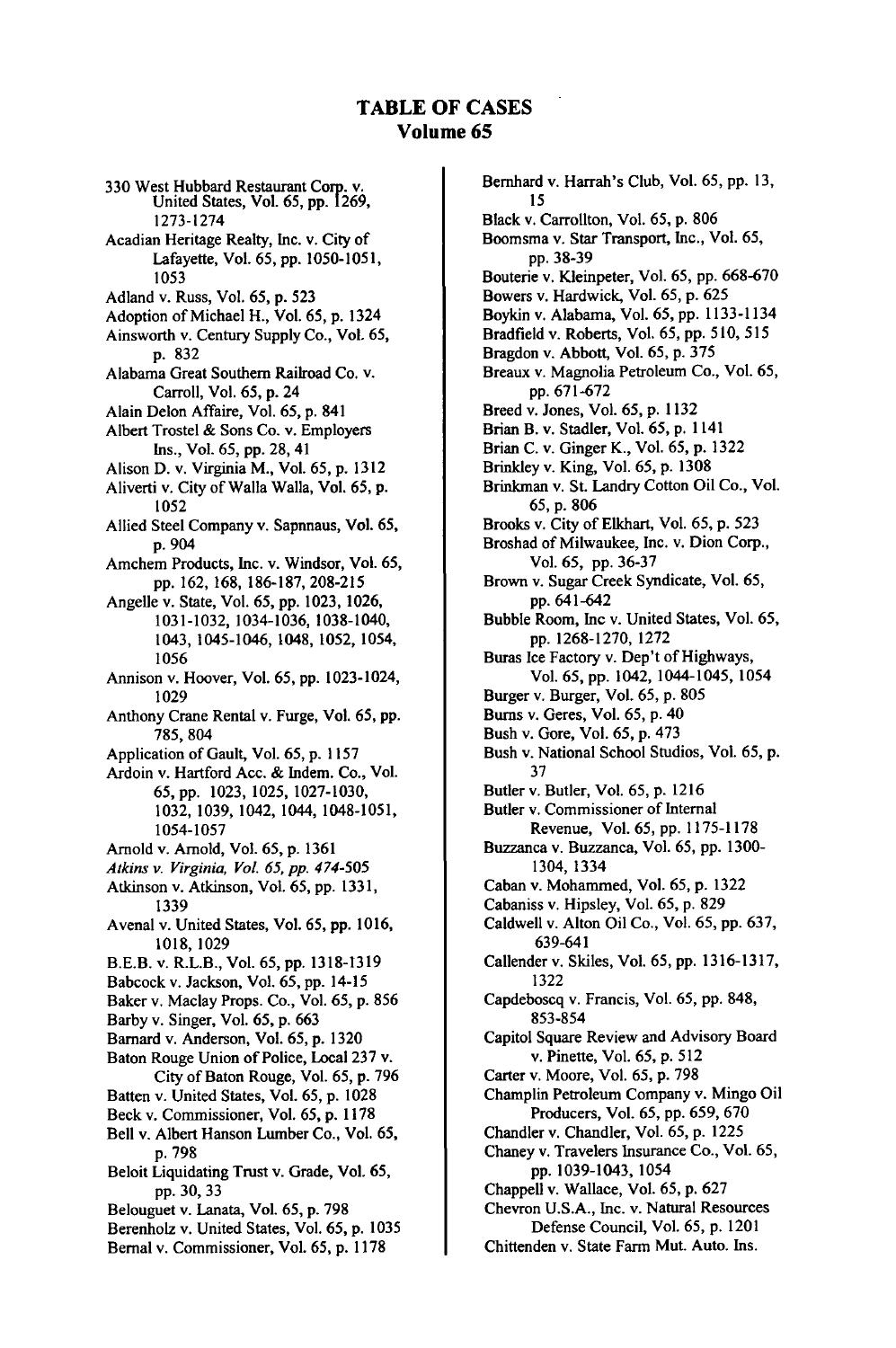Co., Vol. 65, **p. 805**  City of Columbus v. Michel, Vol. **65,** p. **107**  City of Garfield Heights v. Simpson, Vol. **65, pp. 107,** 124 City of New Orleans v. Treen, Vol. **65, p. 799**  City of Sandusky v. DeGidio, Vol. 65, **pp. 110-III**  City of Shreveport v. Baylock, Vol. **65,** p. **798**  Clavier v Lay Down Service, Inc., Vol. **65, p.** 804 Clement v. South Atlantic S.S. Line, Vol. 65, p. 796 Clevenger v. Clevenger, Vol. 65, pp. 1308- 1309, 1318-1319, 1321 Clifton v. Koontz, Vol. 65, pp. 635, 648, 656 Coker v. Georgia, Vol. 65, p. 487 Colorado v. Connally, Vol. 65, pp. 1134, 1151-1152 Columbia Gulf Transmission Co. v. Hoyt, Vol. **65,** p. 1024 Commonwealth v. Booth, Vol. 65, p. 104 Commonwealth v. Gentile, Vol. 65, p. 104 Commonwealth v. Kelly, Vol. 65, p. 104 Commonwealth v. Mastrongelo, Vol. 65, pp. **115-117**  Commonwealth v. Shelly, Vol. 65, p. 127 Commonwealth v. Taraschi, Vol. **65,** p. 104 Commonwealth v. Trolene, Vol. 65, pp. 104, 122-125 Commonwealth ex rel. Kraus v. Kraus, Vol. **65,**p. 1328 Conklin v. Homer, Vol. 65, pp. 10, 29 Constance v. State, Vol. **65,** pp. 1027, 1031, 1044, 1046-1047, 1054 Convoy v. Aniskoff, Vol. 65, p. 696 Cook v. State of Rhode Island, Dept. of Mental Health, Retardation, and Hospitals, Vol. 65, p. 379 Cooper v. Merkel, Vol. 65, p. 1312 *Corbello v. Iowa Production, Vol. 65, pp. 271-302*  County of Allegheny v. ACLU, Vol. 65, pp. 509-510, 513, 517, 522, 524, 529 County of Los Angeles v. Sheldon P., Vol. **65,** pp. 1326-1327, 1340 County of Tioga v. South Creek, Vol. 65, p. 1307 Cox Broadcasting Corp. v. Cohn, Vol. 65, **p.**  849 Coyle v. North American Oil Consolidated, Vol. 65, pp. 661-662 Creech v. Capitol Mack, Inc., Vol. 65, p. 801 Cruttwell v. Lye, Vol. 65, pp. 1202, 1207 CSS Wisconsin Office v. Houston Satellite Sys., Inc., Vol. 65, pp. 36-37

Cynthia M. v. Elton M., Vol. **65,** p. 1313 D.O.H. v. T.L.H., Vol. 65, **p.** 1426 Dantonio v. Fontana, Vol. 65, p. 1209 David v. Our Lady of the Lake Hospital, Vol. 65, p. 803 Davis v. Dees, Vol. 65, p. 1209 Decker v. Fox River Tractor Co., Vol. 65, pp. 41-42 DeMoss v. Police Jury of Bossier Parish, Vol. 65, pp. 1034, 1048 Denis v. Leclerc, Vol. 65, p. 849 Denker v. Mid-Continent Petroleum Corp., Vol. 65, p. 663 Desert Palace, Inc. v. Costa, Vol. 65, pp. 420-421 Deshaney v. Winnebago County Dept. of Social Services, Vol. 65, pp. 1442-1443 Deutsch v. United States, Vol. 65, p. 525 Doe v. Doe, Vol. 65, pp. 1298-1300, 1302- 1305 Doe v. TCI Cablevision, Vol. 65, p. 831 Doerr v. Mobil Oil Corp., Vol. 65, pp. 795, 798 Doran v. Doran, Vol. 65, pp. 1320-1321 Douthart v. Logan, Vol. 65, pp. 1204, 1211 Duhe v. Duhe, Vol. 65, p. 806 Dusky v. United States, Vol. 65, pp. 478, 1143 Easter Seal Soc'y v. Playboy Enters., Inc., Vol. 65, p. 851 Edmundson Brothers Partnership v. Montex Drilling Co., Vol. **65,** pp. 653, 666-667 Edwards v. Arizona, Vol. 65, p. 1134 Elk Grove Sch. Dist. v. Newdow, Vol. 65, p. 1353 Ellington v. Ellington, Vol. **65,** *pp.*  1193-1195, 1216,1245-1255 Elliot v. District Attorney of Baton Rouge, Vol. 65, p. 803 Ellis v. United Airlines Incorporated, Vol. 65, pp. 425-426 Elmer v. West Jefferson Levee Dist., Vol. 65, p. 1055 Energy Reserves Group, Inc. v. Kansas Power and Light, Vol. 65, pp. 894-895, 903 Enmund v. Florida, Vol. 65, p. 481 Escobedo v. Illinois, Vol. 65, p. 1150 Estate of Patout v. City of New Iberia, Vol. 65, pp. 1026, 1038-1039, 1054 Eubanks v. Bayou D'Arbonne Lake Watershed District, Vol. 65, pp. 1033-1044 Eubanks v. Brasseal, Vol. 65, p. 795 Ewell v. Petro Processors of Louisiana, Inc., Vol. 65, pp. 280-281 Fare v. Michael C., Vol. 65, pp. 1132, 1137,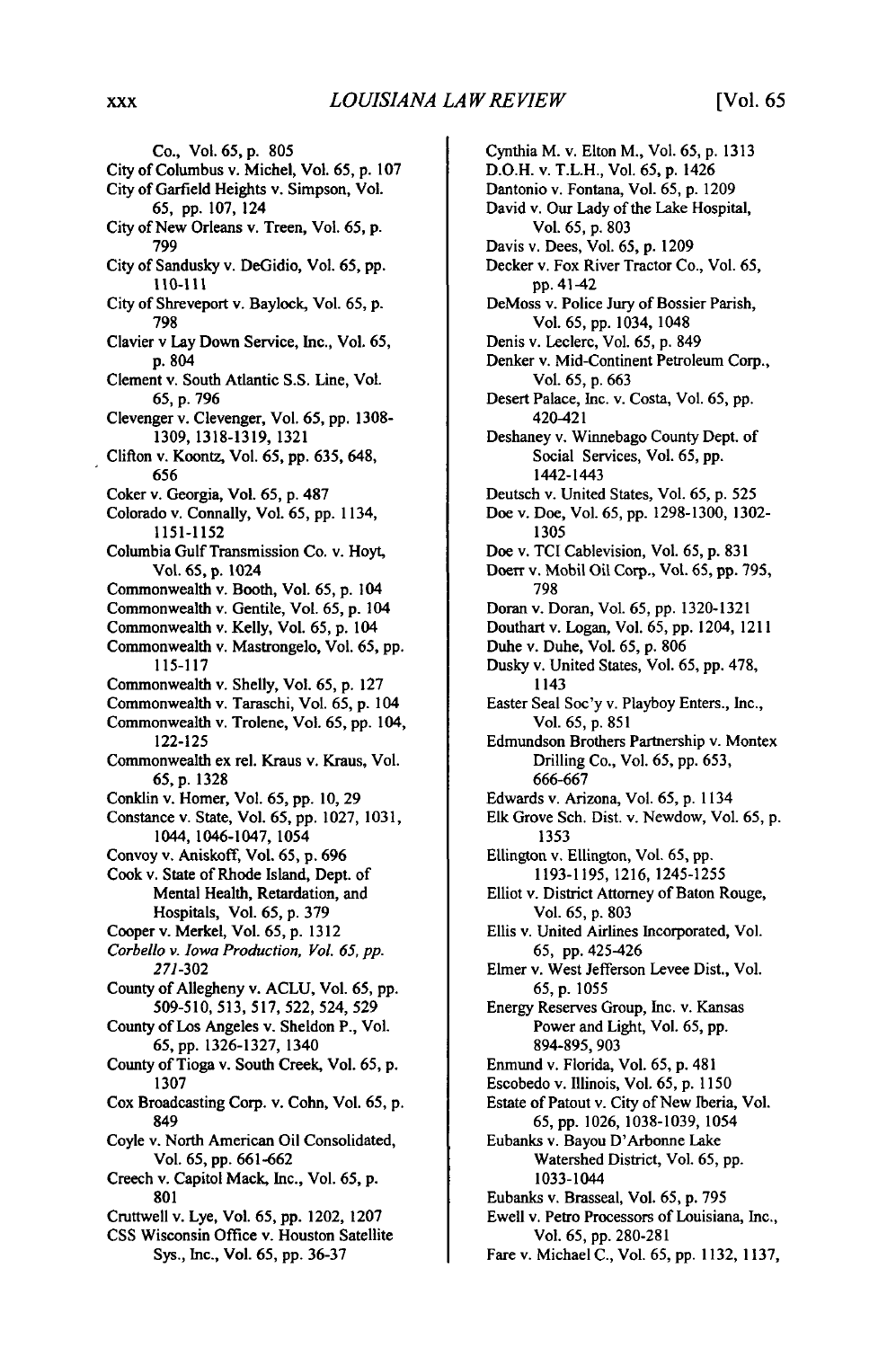**1150**  Faretta v. California, Vol. 65, **p.** 1134 Federal Baseball Club of Baltimore, Inc. v. National League of Professional Baseball Clubs, Vol. 65, pp. 388, 391, 400-402, 409 Fernandez v. Commissioner of Internal Revenue, Vol. 65, **pp.** 1176-1177 *FiorD' Italia, Vol. 65, pp. 1266-1291*  Fitzpatrick v. State, Vol. 65, p. 786 Flood v. Kuhn, Vol. 65, pp. 393-394, 406 Florida v. J.L., Vol. 65, pp. 866-867, 873, 878 Florsheim v. State, Vol. 65, p. 1040 Fogle v. Feazel, Vol. 65, p. 279 Ford v. Wainwright, Vol. 65, pp. 477, 481, 490 Foster v. Foster, Vol. 65, p. 1229 Fouchaux v. Board of Commr's of Port of New Orleans, Vol. 65, p. 804 Frazier v. Frazier, Vol. 65, pp. 1241-1242 *FreethoughtSociety v. Greater Philadelphia v. Chester County, Vol. 65, p. 508*  Gallegos v. Colorado, Vol. 65, p. 1152 Gallo v. Gallo, Vol. 65, pp. 1307, 1342, 1344 Garcia v. King, Vol. 65, pp. 637, 639 Garret v. Pioneer Prod. Corp., Vol. 65, p. 799 Gas Ridge, Inc. v. Suburban Agricultural Properties, Inc., Vol. 65, p. 660 Gauthreaux v. Rheem Mfg. Co., Vol. 65, pp. 805-806 Gavin v. Chemoff, Vol. 65, p. 786 Gayden v. Gayden, Vol. 65, p. 1312 Gaydos v. Gaydos, Vol. 65, p. 1213 Geesbreght v. Geesbreght, Vol. 65, pp. 1242-1244 Generac Corp. v. Caterpillar, Inc., Vol. 65, pp. 36-37 General Dynamics Land Sys., Inc. v. Cline, Vol. 65, pp. 411, 413, 426-438, 441-442 Gerard Philippe Affaire, Vol. 65, p. 838 Gibson v. Strong, Vol. 65, p. 921 Glassroth v. Moore, Vol. 65, pp. 509, 522-523 Godinez v. Moran, Vol. 65, p. 1143 Godwin v. Godwin, Vol. 65, pp. 1251-1252 Golden v. Golden, Vol. 65, pp. 1242, 1245 Gomillion v. Lightfoot, Vol. 65, p. 356 Goodridge v. Dep't. of Public Health, Vol. 65, pp. 606, 1194 Gray v. Reclamation Dist. No. 1500, Vol. 65,p. 1027 Gray v. State, Vol. 65, pp. 1035-1036, 1045- 1046, 1056 Green v. Standard Oil Co. of Louisiana, Vol. 65, p. 640

Greg v. Georgia, Vol. 65, p. 481 Griggs v. Duke Power Co., Vol. 65, pp. 370, 421-422 Groves v. John Wunder Company, Vol. 65, p. 286 Gulf Oil Corp. v. State Mineral Board, Vol. 65,pp. 778,798,801 Haelan Labs, Inc. v. Topps Chewing Gum, Vol. 65, pp. 824, 827, 829, 830-831, 863 Haines v. Mid Century Ins. Co., Vol. 65, pp. 35-36 Haley v. Ohio, Vol. 65, p. 1152 Hamilton v. Caterpillar, Inc., Vol. 65, p. 428 Hamilton v. Hamilton, Vol. 65, p. 1309 Hamilton v. Lumberman's Mut. Cas. Co., Vol. 65, p. 850 Haywood v. National Basketball Ass'n, Vol. 65,p. 392 Hazen Paper Co. v. Biggins, Vol. 65, pp. 413, 423-426, 431,441 Heath v. Zellmer, Vol. 65, p. 32 Heinick v. Jefferson Parish Sch. Bd., Vol. 65, pp. 799, 805 Henley v. Dillard Dep't Stores, Vol. 65, pp. 831-832 Henri Charriere Affaire, Vol. 65, p. 840 Higgins v. State, Vol. 65, p. 799 Hoffman v. Capital Cities/ABC, Inc., Vol. 65, p. 831 Hohn v. United States, Vol. 65, pp. 785-786 Holtzman v. Knott, Vol. 65, pp. 1329, 133 1- 1332 Home Building & Loan Association v. Blaisdell, Vol. 65, p. 890 House v. Los Angeles County Flood Control Dist., Vol. 65, p. 1027 Huckabay v. Red River Waterway Comm'n, Vol. 65, pp. 1024, 1027 Hughes v. Creighton, Vol. 65, p. 1312 Hunker v. Royal Indem. Co., Vol. 65, pp. 10,29,33 Hunter v. Booker, Vol. 65, p. 653 Illinois v. Rodriguez, Vol. 65, pp. 626-627 Imperial Colliery Company v. Oxy **USA,**  Inc., Vol. 65, p. 661 In Interest of B.G.C., Vol. 65, p. 1323 In re Adoption of S.L.F., Vol. 65, p. 1324 In re Agent Orange Prod. Liab. Litig., Vol. 65,p. <sup>180</sup> In re Bridgestone/Firestone, Vol. 65, pp. 223-224 In re Brown, Vol. 65, pp. 1209-1210 In re Davan L., Vol. 65, pp. 114, 122-124 In re Findlay, Vol. 65, p. 1306 In re Gault, Vol. 65, pp. 1130-1132, 1148, 1152, 1541-1542 In re Jesua V., Vol. 65, pp. 1342-1343 In re Joshua S., Vol. 65, p. 1300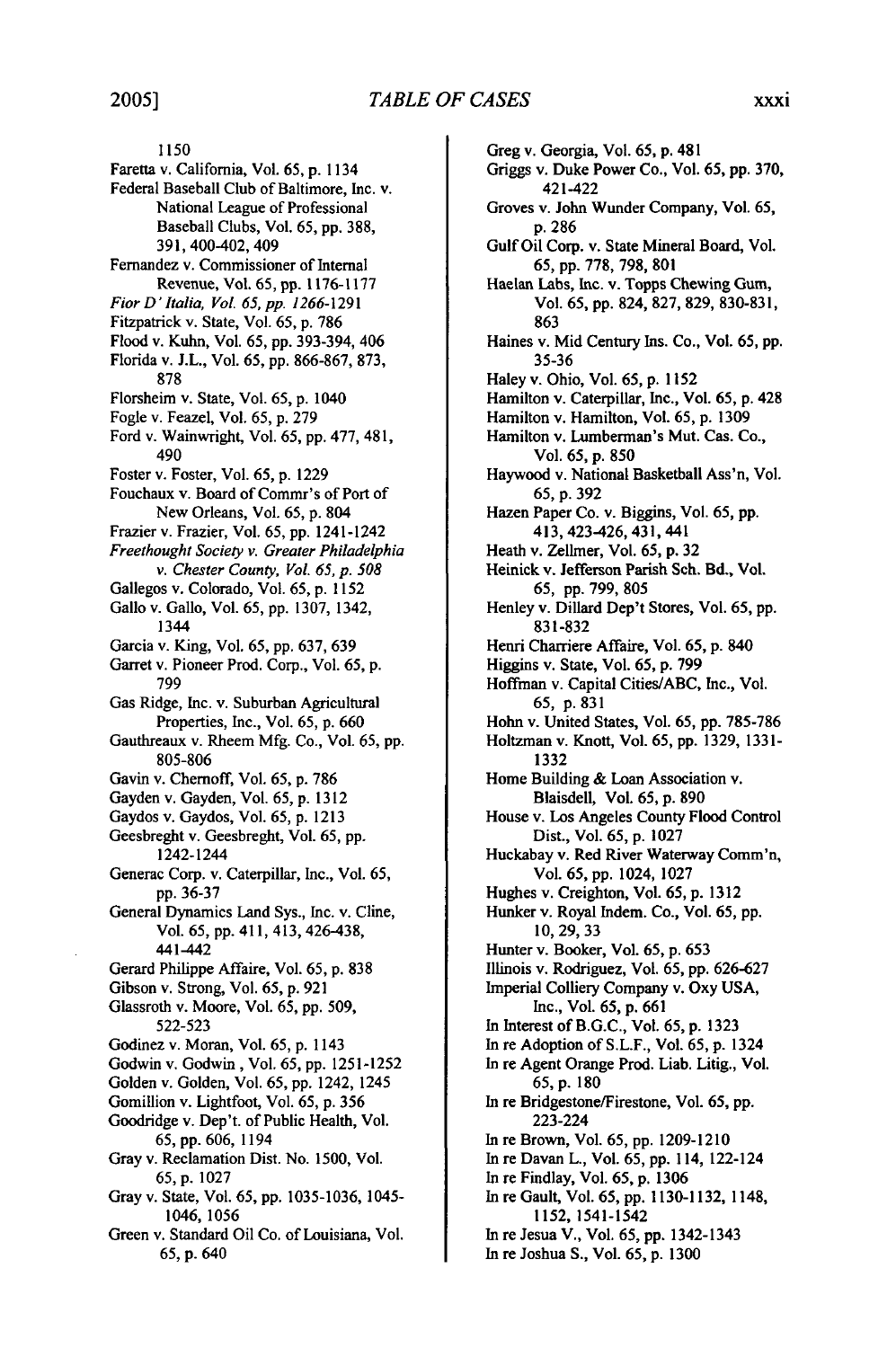In re Marriage of Ceilley, Vol. 65, p. 1261 In re Marriage of Crocker, Vol. 65, p. **1361**  In re Marriage of Freel, Vol. 65, p. 1312 In re Marriage of W., Vol. 65, p. 1314 In re Nelson, Vol. 65, p. 1339 In re Petition of Doe **1,**Vol. 65, pp. 1323-1324 In re Petition of Kirchner, Vol. 65, p. 1323 In re Rhone-Poulenc Rorer, Inc., Vol. 65, pp. 223-224 In re Walter S., Vol. 65, pp. 51, 117, 124 In re Winship, Vol. 65, p. 1132 In re Z.J.H., Vol. 65, p. 1312 In the Interest of J.D.Z., Vol. 65, p. 1149 Itzkovitch v. Whitaker, Vol. 65, p. 850 **J.C.** v. J.S., Vol. 65, p. 1321 J.R.V. v. State, Vol. 65, p. 1135 Jacob & Youngs v. Kent, Vol. 65, p. 285 Jagers v. Royal Indem. Co., Vol. 65, pp. 798, 801 Jarnagin v. Highway Comm'n, Vol. 65, pp. 1025-1027 Jaubert v. Crowley Post-Signal, Vol. 65, pp. 849, 851-855 Johnson v. Calvert, Vol. 65, p. 1301 Johnson v. St. Paul Mercury Ins. Co., Vol. 65, pp. 787, 801-802 Johnson v. Traveler's Ins. Co.,Vol. 65, p. 40 Johnson v. Zerbst, Vol. 65, pp. 626-627, 1134, 1152 Johnson Controls, Inc. v. Employers Ins. Of Wausau, Vol. 65, pp. 786-787 K.A.T. v. C.A.B., Vol. 65, p. 1319 K.B. v. Nat'l Health Serv. Pensions Agency, Vol. 65, p. 845 KFOX, Inc. v. United States, Vol. 65, pp. 1217, 1238 KNB Enters v. Matthews, Vol. 65, pp. 831- 832 Kaczmarek v. Allied Chem. Corp., Vol. 65, p. 25 Kaiser Aetna v. United States, Vol. 65, p. 1023 Kaufman v. Clark, Vol. 65, pp. 806 Kendall v. State, Vol. 65, pp. 1044, 1047-1048 Kent v. United States, Vol. 65, p. 1130 Knight v. Blackwell Oil & Gas Co., Vol. 65, p. 637 Knill v. Knill, Vol. 65, p. 1319 Kohler v. Bleem, Vol. 65, pp. 1321, 1342 Kristine H. v. Lisa R., Vol. 65, pp. 1302, 1331 Kulla v. McNulty, Vol. 65, p. 1312 Lacour v. Ford Inv. Corp., Vol. 65, p. 799 Lambert v. Dow Chem. Co., Vol. 65, p. 851 Lamb's Chapel v. Center Moriches Union Free School District, Vol. 65, p. 511 Landry v. Flaitz, Vol. 65, p. 638

Langlois v. Allied Chem. Corp., Vol. 65, p. 797 Lawrence v. Texas, Vol. 65, pp. 606, 624- 628,693, 767 Layne v. City of Mandeville, Vol. 65, pp. 1023, 1029 Leaderbrand and Hardy v. Shallow Oil Co., Vol. 65, p. 655 LeBlanc v. City of Lafayette, Vol. 65, p. 1050, 1053 Lee v. Goodwin, Vol. 65, p. 674 Lee v. Weisman, Vol. 65, p. 529 Lege v. Lea Exploration, Inc., Vol. 65, pp. 648-649 Lego v. Twomey, Vol. 65, p. 1151 Lehr v. Robertson, Vol. 65, p. 1322 LeJeune v. Rayne Branch Hospital, Vol. 65, pp. 806-807 Lemon v. Kurtzman, Vol. 65, pp. 508-510, 516, 521,524, 527, 531 Les Editions Sand & M. Pascuito v. M. Kantor, Mme. Colucci, Vol. 65, pp. 842-843 Levy v. Billeaud, Vol. 65, pp. 911, 929-930 Levy v. Louisiana, Vol. 65, p. 1310 Lewis v. Woods, Vol. 65, p. 526 Lexecon v. Milberg Weiss Bershad Hynes & Lerach, Vol. 65, pp. 162, 197-203, 222 Local 100, Serv. Employees' Intern. Union v. Forrest, Vol. 65, p. 855 Logan v. Tholl Oil Co., Inc., Vol. 65, p. 641 Loomis v. State, Vol. 65, p. 1312 Loraine v. City of Baton Rouge, Vol. 65, p. 1023 Loretto v. Manhattan Teleprompter CATV Corp., Vol. 65, p. 1023 Lott v. State, Vol. 65, p. 503 Louisiana Seafood Management Council v. Louisiana Wildlife and Fisheries Comm'n, Vol. 65, p. 1023 Lucas v. South Carolina Coastal Commission, Vol. 65, pp. 1021-1022, 1024, 1029-1031 Lucky v. Fricks, Vol. 65, p. 803 Lyman v. Town of Sunset, Vol. 65, p. 1052 Lynch v. Donnelly, Vol. 65, pp. 509-510, 512, 517-518, 529 Magnolia Coal Terminal v. Phillips Oil Co., Vol. 65, p. 283 Major League Baseball v. Butterworth, Vol.<br>65, p. 396 Marbury v. Madison, Vol. 65, p. 530 Marlene Dietrich Affaire, Vol. 65, pp. 839-840 Marsh v. Chambers, Vol. 65, pp. 509, 511, 516, 521-524, 526-528, 531 Mason v. Ladd Petroleum Corporation, Vol. 65, pp. 646-647, 651-652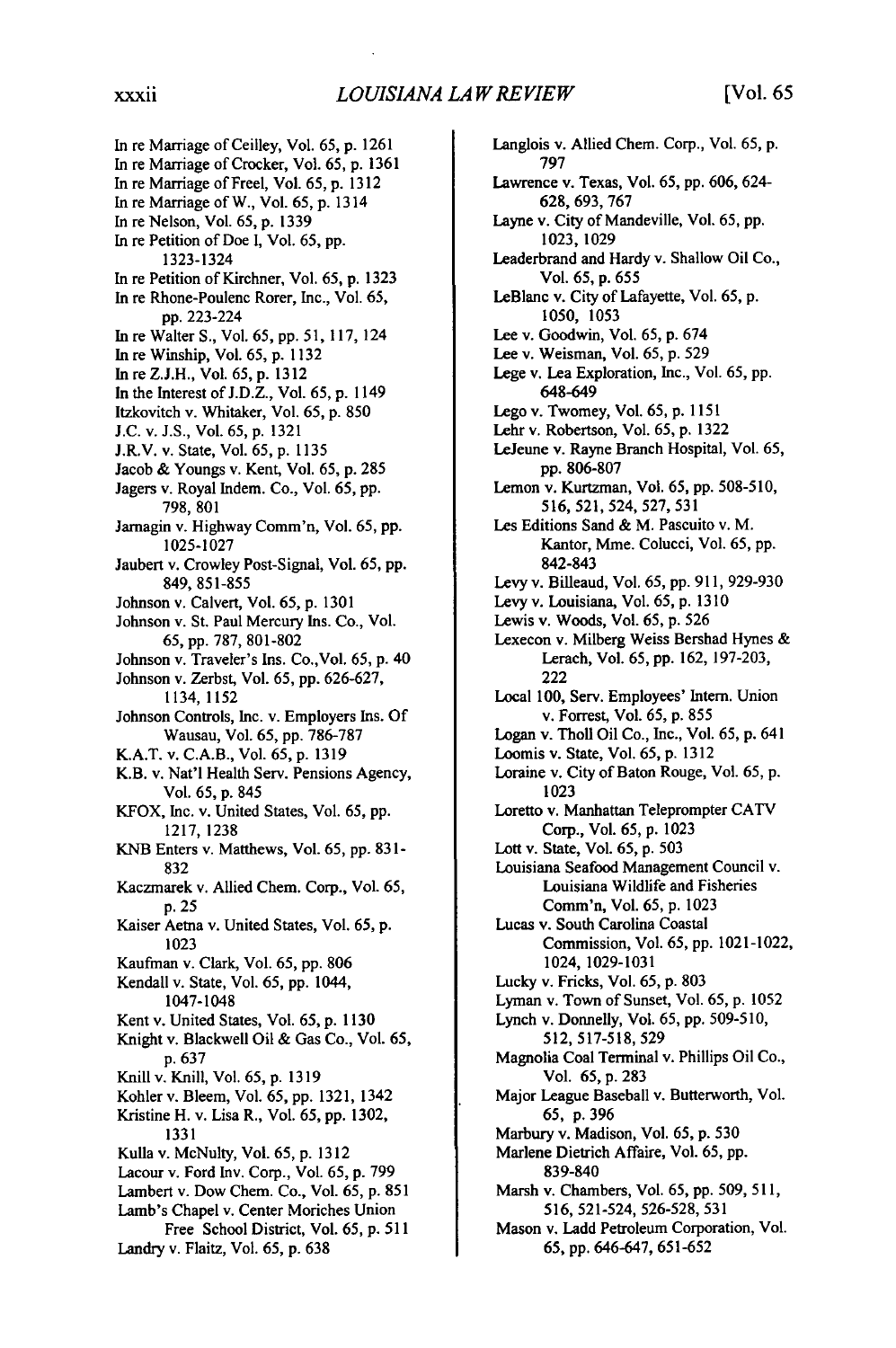Massiah v. United States, Vol. 65, p. 1150 Matherne v. Terrebonne, Vol. **65, p. 280**  Mathis v. City of DeRidder, Vol. 65, pp. 1026, 1036 Matter of Adoption of Doe, Vol. 65, p. 1324 Matter of Raquel Marie X, Vol. 65, p. 1324 May v. Anderson, Vol. 65, p. 1353 McAndrews v. Roy, Vol. 65, p. 851 McCall v. McCall Enterprises, Inc., Vol. 65, pp. 921, 926 McCarver v. North Carolina, Vol. 65, pp. 483,500 McCloud Construction, Inc. v. Home Depot U.S.A., Inc., Vol. 65, p. 41 McDonald v. Santa Fe Trail Transportation Co., Vol. 65, pp. 412-413 McDonald Douglas Corp. v. Green, Vol. 65, pp. 419-421 McGee v. Commissioner, Vol. 65, p. 1182 McIntyre v. Ohio Elections Commission, Vol. 65, p. 530 McKeller v. Mason, Vol. 65, p. 798 McMahon v. St. Louis, Ark. & Texas R.R., Vol. 65, pp. 1025-1027, 1040 McMillan v. Bank of the South, Vol. 65, pp. 924, 932 McQuatters v. Commissioner, Vol. 65, **pp.**  1269-1273 Mendelson v. Commissioner, Vol. 65, pp. 1269-1270 Meneguzzo v. Commissioner, Vol. 65, pp. 1269-1270 Menoah Petroleum, Inc. v. McKinney, Vol. *65,* pp. 652-654 Meredith Broad Co. v. United States, Vol. 65, pp. 1217, 1238 Metropolitan Bank v. St. Louis Dispatch Co., Vol. 65, pp. 1218, 1238 Metropolitan Sports Facilities Comm'n v. Minnesota Twins Partnership, Vol. **65, p. 397**  Miami Corp. v. State, Vol. **65, p. 798**  Michael H. v. Gerald **D.,** Vol. **65, pp. 1315-1316, 1322, 1335, 1337-1338,**  1342 Miller v. Colonial Pipeline Co., Vol. **65, p.**  1040 Miller v. Fenton, Vol. **65, p. 1151**  Miller v. Miller, Vol. **65, p. 1319**  Miller v. United States, Vol. **65, p. 66**  Minnesota v. Dickerson, Vol. **65, pp. 865, 871-872, 879**  Miranda v. Arizona, Vol. **65, pp. 1134, 1150**  M'Naughten's Case, Vol. **65, p. 477**  Moden v. United States, Vol. **65, p. 1035**  Moll v. Moll, Vol. **65, pp.** 1238-1242 Montana v. San Jose Mercury News, Inc., Vol. **65, p. 831**  Morgan v. Perhamus, Vol. **65, pp. 1208,** 

1238 Morrison v. Commissioner, Vol. **65, p. 1269**  Morrison Restaurants, Inc. v. United States, Vol. 65, pp. 1268-1269, 1271-1273, 1280 Mossy Motors, Inc. v. Sewerage and Water Bd. Of City of New Orleans, Vol. 65, **pp.** 1027, 1031, 1044, 1050, 1056 Motor Vehicles Mfrs. Ass'n v. State Farm Mut. Auto. Ins. Co., Vol. 65, p. 464 Motsechenbacher v. R.J. Reynolds Tobacco Co., Vol. 65, p. 832 Mountain View Coach Lines v. Storms, Vol. 65, p. 786 Muckleroy v. Muckleroy, Vol. 65, p. 1225 Mudd v. Christus Health Northern Louisiana, Vol. 65, p. 803 Mullen v. Mullen, Vol. 65, p. 1353 Murphy v. State, Vol. 65, p. 503 Myers v. United States, Vol. 65, p. 1035 Nail v. Nail, Vol. 65, pp. 1242, 1244-1245 Nancy S. v. Michele G., Vol. 65, p. 1312 Naquin v. State, Vol. 65, p. 1024 National Nutritional Foods Ass'n v. Kennedy, Vol. 65, p. 465 Natural Gas Pipeline Co. of America v. Pool, Vol. 65, pp. 664-665 Newark Morning Ledger Co. v. United States, Vol. 65, pp. 1218-1219 Newdow v. United States, Vol. 65, pp. 528- 529 New Jersey v. T.L.O., Vol. 65, p. 1154 New Jersey Dep't of Envtl. Prot. v. EPA, Vol. 65, **p.** 465 New State Ice Co. v. Liebmann, Vol. 65, p. 474 Nippert v. Baton Rouge Railcar Services, Inc., Vol. 65, p. 281 Noel v. Amoco Production Co., Vol. 65, p. 666 Nottingham Partners v. Trans-Lux Corp., Vol. 65, p. 176 Nuckolls v. Louisiana State Highway Department, Vol. 65, p. 1043 O'Brien v. O'Brien, Vol. 65, p. 1240 O'Brien v. Pabst Sales Co., Vol. 65, pp. 827-828 O'Connor v. Terry, Vol. 65, **p. 802**  Oregon v. Elstad, Vol. 65, p. 1139 Orr v. Orr, Vol. 65, p. 1355 Ortiz v. Fibreboard Corp., Vol. 65, pp. 162, 186, 188, 208, 212-215, 237 Oswalt v. Irby Constr. Co., Vol. 65, p. 1040 P.G. & J.H. v. United Kingdom, Vol. 65, p. 846 Palmore v. Sidoti, Vol. 65, pp. 1353, 1356 Parklane Hosiery Co. v. Shore, Vol. 65, p. 174

Paul v. National Life, Vol. 65, pp. **10,** 45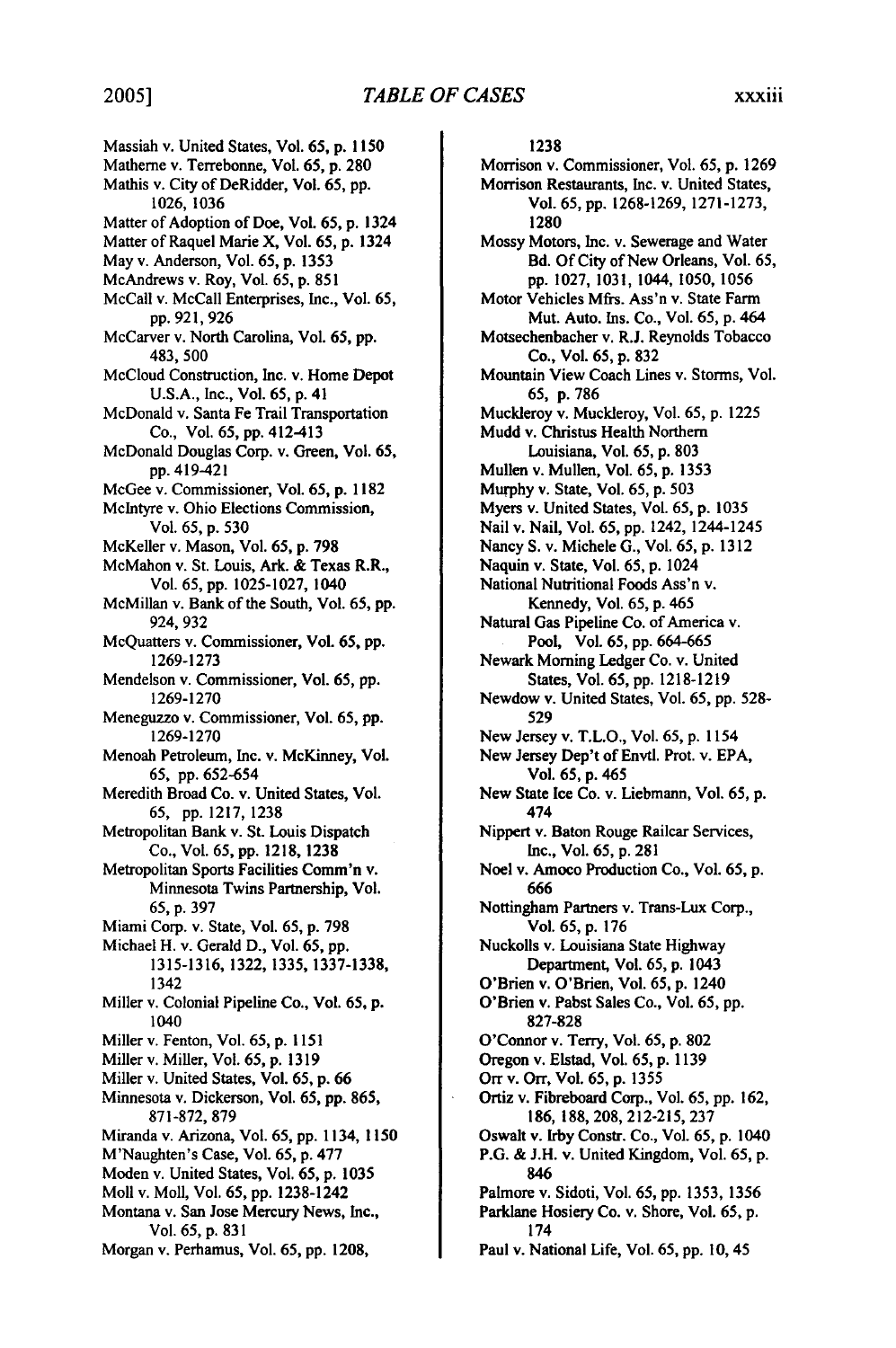Pavesich v. New England Life Ins. Co., Vol. **65, pp.** 826-827, 831 Peacock v. Schroeder, Vol. 65, p. 638 Peck v. United Kingdom, Vol. 65, pp. 839, 845, 847 Peevyhouse v. Garland Coal and Mining Company, Vol. 65, p. 286 Pelican State Assocs., Inc. v. Winder, Vol. 65,pp. 798, 801,803,806 Penn Central Transportation Co. v. City of New York, Vol. 65, pp. 1022, 1028-1031 Pennie v. Reis, Vol. 65, p. 907 Pennsylvania State Police, Bureau of Liquor Control Enforcement v. Capek, Vol. 65,p. 108 Penry v. Lynaugh, Vol. 65, pp. 479, 481, 483 Penry v. Lynaugh II, Vol. 65, pp. 482-483, 490 People v. Blehm, Vol. 65, p. 786 People v. Brake, Vol. 65, p. 130 People v. Case, Vol. **65, pp. 51,** 113-114, 124 People v. Dolan, Vol. 65, p. 104 People v. Ellis, Vol. 65, p. 130 People v. Hinkson, Vol. 65, p. 114 People v. J.R. Cooperage Co., Vol. 65, p. 786 People v. Joseph, Vol. 65, p. 117 People v. Ketter, Vol. 65, p. 115 People v. Lopez, Vol. 65, pp. 113, 126 People v. Ravizee, Vol. 65, pp. 51, 118 People v. Santos, Vol. 65, pp. 108, 118 People v. Shea, Vol. **65,** p. 106 People v. Siciliano, Vol. 65, p. 116 People v. Simon, Vol. 65, pp. 117-118 People v. Smith, Vol. 65, **pp.** 51, 130 People v. Spiegel, Vol. 65, pp. 51, **111,** 124, 128 People v. Vargas, Vol. 65, p. 117 People ex rel. Department of Public Aid v. Smith, Vol. 65, p. 1327 People's Bank & Trust Co. v. La. State Rice Milling Co., Vol. 65, p. 796 PETA v. Berosini, Vol. 65, p. 830 Pettibone v. United States, Vol. 65, p. 58 Phillips v. Neraux, Vol. 65, p. 802 Piazza v. Major League Baseball, Vol. 65, p. 394 Planned Parenthood of Southeastern Pa. v. Casey, Vol. 65, p. 626 Poe v. Seabom, Vol. 65, pp. 1167, 1169, 1171-1174, 1177-1178,1181, **1185-1189**  Pomeroy v. Town of Westlake, Vol. 65, pp. 1023-1024, 1029 Porter v. Porter, Vol. 65, p. 1225 Praefke Auto Elec. and Battery v. Tecumseh Products Co., Vol. 65, pp. **36-37**  Price Waterhouse v. Hopkins, Vol. 65, pp. 420-421 Process Accessories Co. v. Balston, Vol. **65,** 

**pp.** 36-37 Prudhomme v. Proctor & Gamble Co., Vol. 65, **pp.** 848, 852 Prytania Park Hotel, Ltd. v. Gen. Star Indem. Co., Vol. 65, p. 795 Pshigoda v. Texaco, Inc., Vol. 65, p. 648 Pullman v. Dudley, Vol. 65, p. 526 Quietwater Entertainment, Inc. v. United States, Vol. 65, pp. 1269, 1273 Quilloin v. Walcott, Vol. 65, p. 1322 Quintela v. Quintela, Vol. 65, p. 1319 R. McG. v. J.W. Vol. 65, p. 1317 Rabkin v. Phillip A. Hunt Corp., Vol. 65, pp. 919, 928-929, 935 Rachel Affaire, The, Vol. 65, pp. 837-838 Rachid v. Jack in the Box, Inc., Vol. 65, pp. 420-421 Radovich v. National Football League, Vol. 65, p. 392 Retired Adjunct Professors of State of Rhode Island v. Lincoln C. Almond, Governor of State of Rhode Island, Vol. 65, *pp.* 896, 906 Reymond v. State, Vol. 65, pp. 1027, 1031, 1033, 1035-1036, 1045-1046, 1054, 1056 Richards v. Washington Terminal Co., Vol. 65, p. 1051 Richards v. Wisconsin, Vol. 65, pp. 866, 873- 879 Rivet v. State, Vol. 65, p. 1024 Roberts v. Commissioner, Vol. 65, p. 1182 Roberts v. Owens-Corning Fiberglas Corp., Vol. 65, p. 803 Robertson v. Rochester Folding Box Co., Vol. 65, p. 826 Roman Catholic Church of the Archdiocese of New Orleans v. Louisiana Gas Service, Co., Vol. 65, pp. 271, 281-283, 291 Ronald F. v. Cindy G., Vol. 65, p. 1312 Roper v. Simmons, Vol. 65, pp. 1140, 1154, 1157 Rostker v. Goldberg, Vol. 65, p. 627 Roy v. Belt, Vol. 65, p. 1024 Roy **0.** Martin Lumber Co. v. Pan American Petroleum Corp., Vol. 65, p. 283 Ruckman v. Commonwealth, Vol. 65, p. 127 Salerno v. American League of Professional Baseball Clubs, Vol. 65, p. 393 Sanabel v. Ford Motor Co., Vol. 65, pp. 38-39 Sanguinetti v. United States, Vol. 65, p. 1035 Sargeant v. Sargeant, Vol. 65, p. 1312 Satchwill v. Vollrath Co., Vol. 65, p. 38 Sawicki v. K/S Stavenger Prince, Vol. 65, p. 899 Schall v. Martin, Vol. 65, p. 1154 Schlictman v. New Jersey Highway Authority, Vol. 65, p. 525 Schneckloth v. Bustamonte, Vol. 65, pp. 626- 627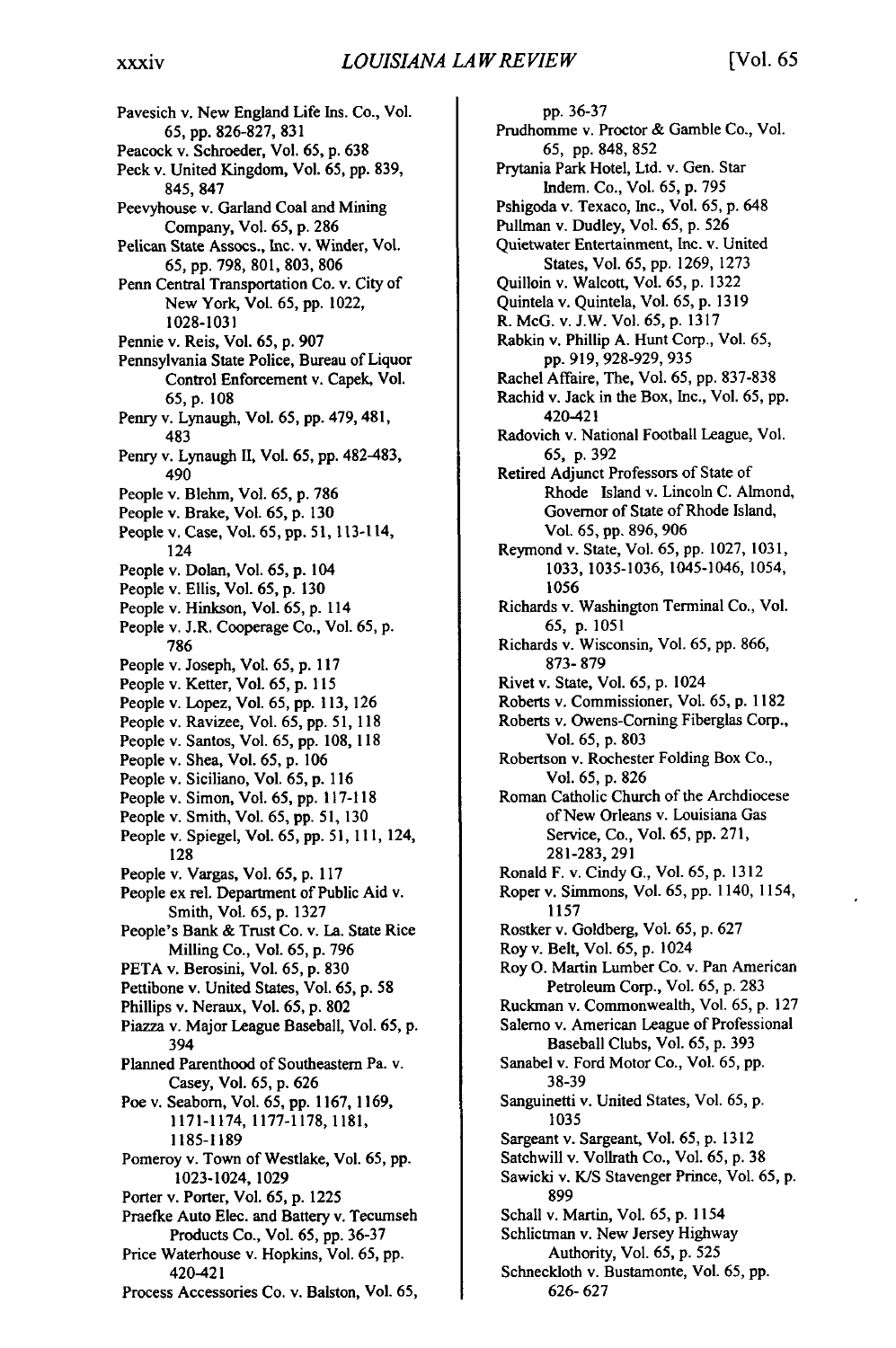Schultz v. Boy Scouts, Vol. 65, pp. 14-15 Schwanke v. Garlt, Vol. 65, p. 786 Scurria v. Hodge, Vol. 65, pp. 932-934 Segura v. Frank, Vol. 65, p. 894 Seiler v. Seiler, Vol. 65, pp. 1240-1241 Sells v. Sells, Vol. 65, p. 1328 Severs v. Severs, Vol. 65, p. 1261 Sharon S. v. Superior Court, Vol. 65, **pp.**  1340-1341 Sharrif v. ABC, Vol. 65, p. 851 Shaver v. Soo Line R.R. Co., Vol. 65, p. 38 Shopfv. Marina Del Ray Partnership, Vol. 65, pp. 912, 922, 931,934 Singer v. Magnavox Company, Vol. *65,* p. 927 Singley v. Singley, Vol. 65, p. 1236 Slocum v. Sears Roebuck & Co., Vol. 65, pp. 851-852 *Smith v. Boardof Trustees ofLouisiana StateEmployees'Retirement System (Smith v. LASERS), Vol. 65, pp. 881-910*  Smith v. Cole, Vol. 65, pp. 1307, 1341-1342, 1344 Smith v. Dep't of Insurance, Vol. 65, p. 787 Smith v. Everett, Vol. 65, pp. 1205-1207 Smith v. Long Island Jewish-Hillside Medical Center, Vol. 65, p. 833 Smith v. Meadow Mills, Inc., Vol. 65, p. 41 Smith v. Sun Oil Co., Inc., Vol. 65, pp. 641, 668-669 Smith v. West Virginia Oil & Gas Co., Vol. 65, p. 658 Snow v. Continental Products Corp., Vol. 65, p. 38 Soloco v. Dupree, Vol. 65, p. 1201 Sperier v. Ott, Vol. 65, p. 806 Spokane Methodist Homes, Inc. v. Dep't of Labor and Indus., Vol. 65, p. 694 Sporagio v. Board of Trustees of State Employees Group Benefits Program, Vol. *65,* p. 900 Spurlock v. Prudential Ins. Co., Vol. 65, p. 799 St. Martin Land Co. v. Pinckney, Vol. *65,* p. 799 Standard Materials Inc. v. City of Slidell, Vol. 65, pp. 1023, 1029 Stanford v. Kentucky, Vol. 65, pp. 478, 484- 485,490 Stanley v. Illinois, Vol. 65, pp. 1310-1311, 1322, 1335, 1337 State v. Bell, Vol. 65, p. **119**  State v. Berlow, Vol. 65, pp. 120, 125 State v. Cassatly, Vol. 65, p. 106 State v. Cenac, Vol. 65, pp. 798, 801 State v. Chambers Investment Co., Vol. 65, pp. 1025-1027, 1031-1033, 1044-1047, 1049 State v. Corrai, Vol. 65, p. 107 State v. Davis, Vol. 65, pp. 111, 124

State v. Diamond, Vol. 65, p. 129 State v. Fernandez, Vol. 65, pp. 1149, 1154

State v. Gillenwater, Vol. 65, p. **106**  State v. Holloway, Vol. 65, p. 106 State v. Hudson, Vol. 65, p. **1139**  State v. Huron, Vol. 65, **p. 115**  State v. Kurtz, Vol. 65, p. **118**  State v. Mattila, Vol. 65, p. 106 State v. McCrone, Vol. 65, pp. **107, 127**  State v. McHugh, Vol. 65, p. 120 State v. Muldrow, Vol. 65, **p. 108**  State v. Neptune, Vol. 65, p. **108**  State v. O'Neill, Vol. **65, pp. 118-119**  State v. Overholt, Vol. 65, **p. 108**  State v. Pagano, Vol. 65, p. **118**  State v. Perlstein, Vol. 65, **p. 108**  State v. Purdy, Vol. **65,** p. **112**  State v. Puterbaugh, Vol. 65, **pp.** 119, 126- **127**  State v. Reim, Vol. 65, **p.** 105 State v. Serio, Vol. 65, **p. 805**  State v. Small, Vol. 65, pp. 865, 869-872, **879**  State v. Smith, Vol. *65,* pp. 112-113, **125**  State v. South Central Bell Telephone Co., Vol. 65, p. 805 State v. Stayton, Vol. 65, pp. 51, 109-110, 124 State v. Stumpp, Vol. 65, p. 108 State v. Tages, Vol. 65, p. 115 State v. Wanczyk, Vol. 65, p. 105 State v. Williams, Vol. 65, p. 501 State v. Wilson, Vol. 65, pp. 865, 869-872, 879 State ex rel. Dino, Vol. 65, pp. 1150-1151, 1153 State ex rel. J.M. v. Taylor, Vol. 65, pp. 1135, 1138 State Farm Mutual Auto Ins. Co. v. Gillette, Vol. 65, pp. 28, 30, 32 State in the Interest of Dino, Vol. 65, p. 1136 State in the Interest of J.G., Vol. 65, p. 1133 Stephano v. News Group Pub., Inc., Vol. 65, pp.826,833 Stevens v. State Mineral Bd., Vol. 65, p. 798 Stinson v. United States, Vol. 65, p. 466 Stone v. Graham, Vol. 65, pp. 515, 517 Strange v. City of Tuscaloosa, Vol. 65, p. 120 Stupak v. Hoffman - La Roche, Inc., Vol. **65,** pp. 39, 41-42 Sutton v. United Airlines, Inc., Vol. 65, p. **377**  Syngenta Crop Protection, Inc. v. Henson, Vol. 65, p. **180**  T.D. v. M.M.M., Vol. 65, p. 1308 Talley v. Lawhon, Vol. 65, pp. 665-666 Temple v. Meyer, Vol. 65, p. **1312**  Terrell v. Alexandria Auto Co., Vol. **65,** p. 796 Terry v. Ohio, Vol. 65, pp. 865-869, 872, 875, 878 Thornburg v. City of Portland, Vol. 65, p.

1052